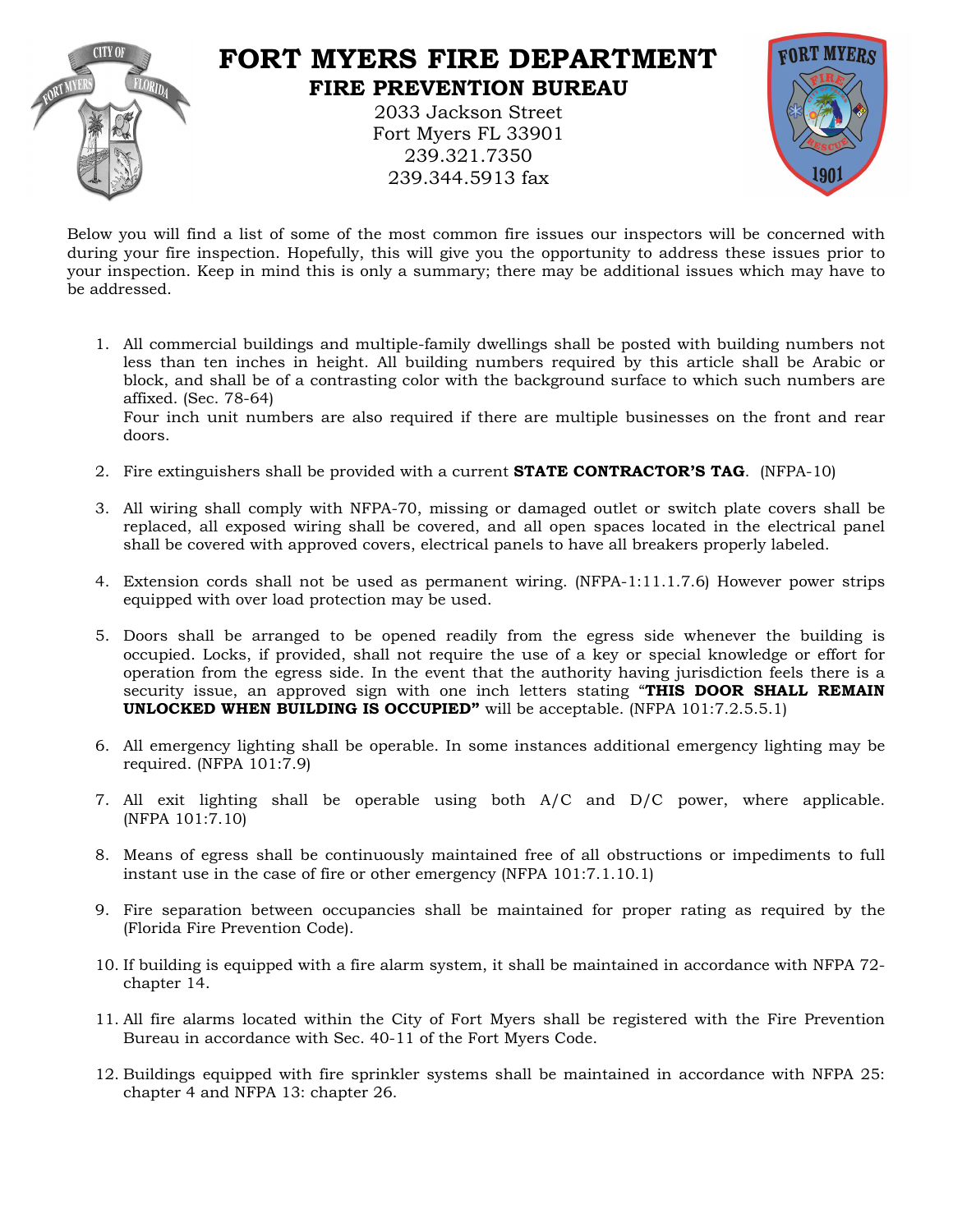- 13. Cooking equipment that produces grease-laden vapors and that might be a source of ignition of grease in the hood, grease removal device, or duct shall be protected by fire-extinguishing equipment. NFPA 96: 10.1.2
- 14. Automatic fire-extinguishing systems shall comply with ANSI/UL 300, Standard for Fire Testing of Fire Extinguishing Systems for Protection of Restaurant Cooking Areas, or other equivalent standards and shall be installed in accordance with the requirements of the listing. (NFPA 1:50.4.4.3) [96:10.2.3]
- 15. Maintenan e of the fire-extinguishing systems and listed exhaust hoods ontaining a onstant or fire-activated water system that is listed to extinguish a fire in the grease removal devices, hood exhaust plenums, and exhaust ducts shall be made by properly trained, qualified, and certified person(s) acceptable to the authority having jurisdiction at least every 6 months. (NFPA 96: 11.2.1)
- 16. Any ooking operations involving the use of ombustible ooking media (vegetable or animal oils and fats) are required to provide a **Class K** extinguisher. (NFPA 1: 13.6.7.4.5)
- 17. Existing required handrails shall be not less than 30 in. (760 mm), and not more than 38 in. (965 mm), above the surface of the tread, measured vertically to the top of the rail from the leading edge of the tread. (NFPA 101: 7.2.2.4.4.2)
- 18. Stairs and ramps shall have handrails on both sides, unless otherwise permitted in 7.2.2.4.1.5 or 7.2.2.4.1.6. (NFPA 101: 7.2.2.4.1.1)
- 19. Interior finish, contents, and furnishing such as wall covering, drapes, etc. shall have the proper flame spread ratings, which are required for the use group being inspected. (NFPA 101-10)
- 20. Ceiling Tiles and Ceiling Assemblies. Where automatic sprinklers or automatic detectors are installed, ceilings necessary for the proper actuation of the fire protection device in accordance with NFPA 13 shall be maintained. (NFPA 101: 13.3.3.3) (NFPA 101: 13.7.4.3.9)
- 21. A door leaf normally required to be kept closed shall not be secured in the open position at any time and shall be self-closing or automatic-closing in accordance with 7.2.1.8.2, unless otherwise permitted by 7.2.1.8.3. (NFPA 7.2.1.8.1)
- 22. Repair garages shall be provided with approved metal receptacles with self-closing covers and shall be provided for the storage or disposal of oil-soaked waste or loths. (NFPA 30A :7.9.5)
- 23. Smoking shall be prohibited except in designated areas subject to the approval of the authority having jurisdiction. No Smoking Signs shall be provided throughout. (NFPA 30A: 9.7.9.7)
- 24. Spray application operations and processes shall be confined to spray booths, spray rooms, or spray areas, as defined in this standard. NFPA 33: 4.1
- 25. Spray areas, which include by definition any associated exhaust plenums and exhaust ductwork, any particulate filters, any solvent concentrator units, any recirculation air supply units, and mixing rooms, shall be protected with an approved automatic fire protection system. (NFPA 33: 9.1)
- 26. Flammable and combustible liquids shall be stored in accordance with the following. (NFPA 33)
- 27. All kiosks and arts at the Edison mall will be required to have a state tagged 2A10BC fire extinguisher.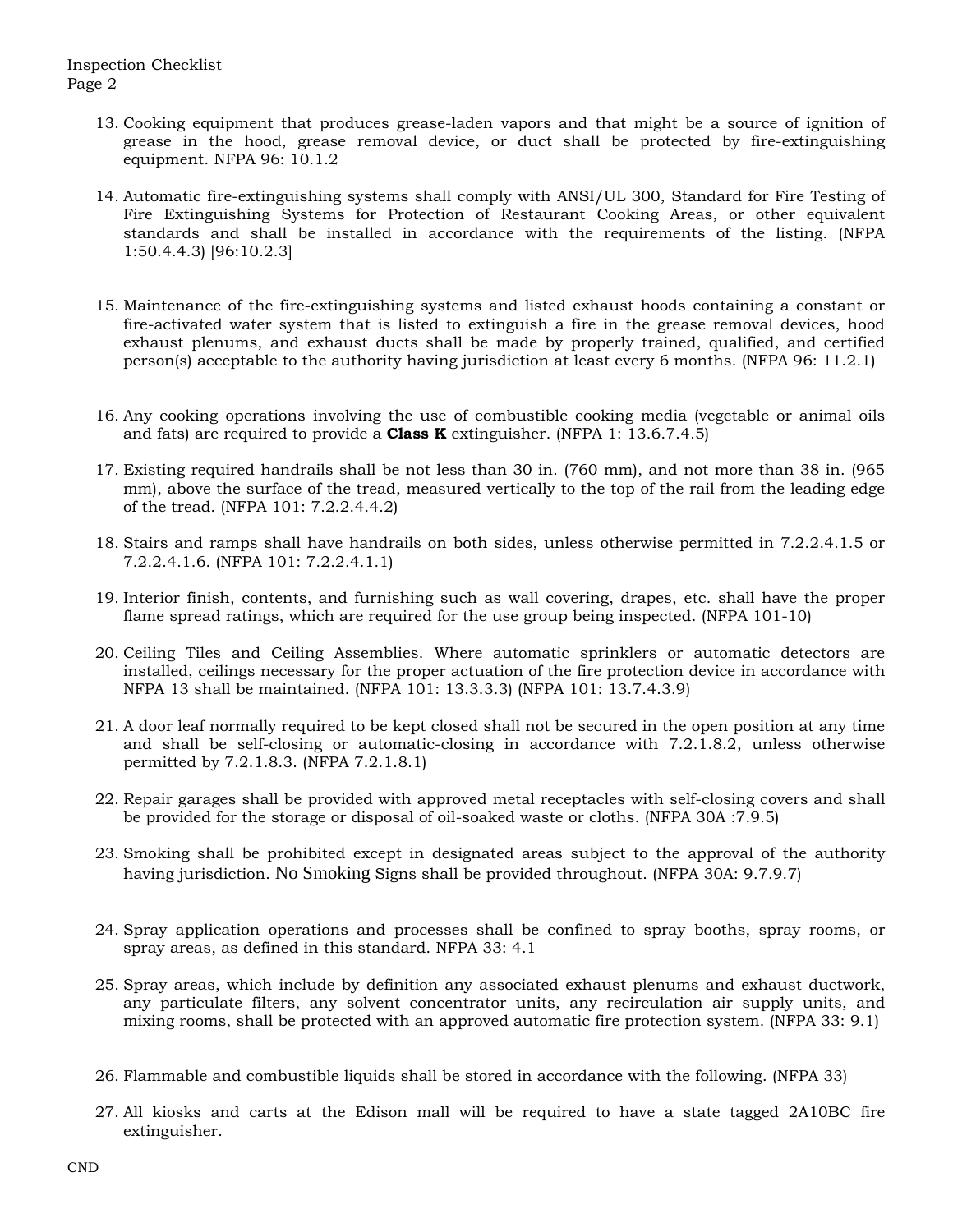Inspection Checklist Page 3

Hopefully, the information provided in this letter will help to guide you through our inspection procedures. It is our intent to assist all business owners with any information that may apply to the type of business you may own or operate. Please feel free to contact our office with any concerns you may have so that we may assist you.

Our office hours are Monday through Friday 7:30 am to 4:30 pm and we may be reached at (239) 321-7350

 Yours in Fire Safety, City of Fort Myers Fire Prevention